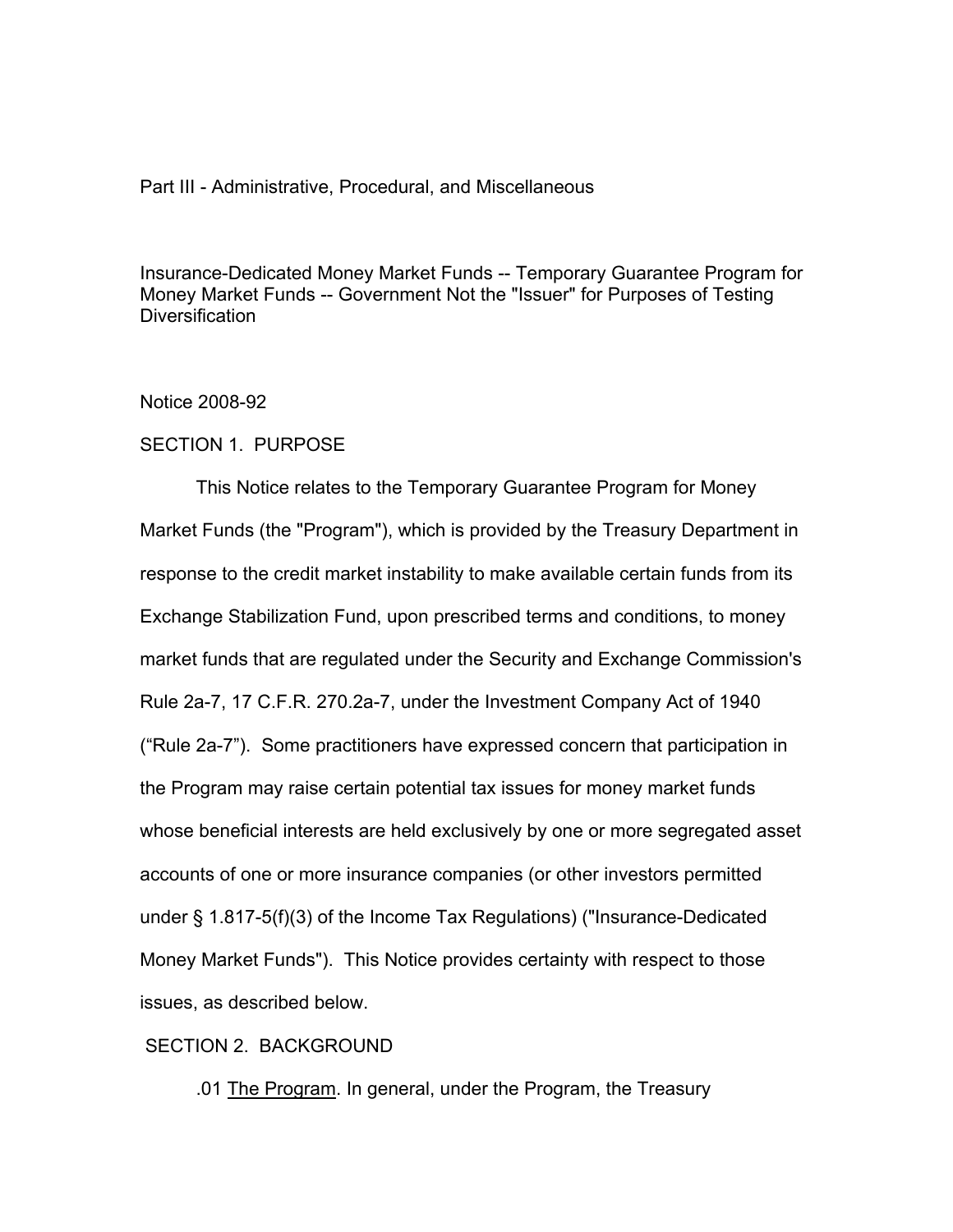Department is making available its Exchange Stabilization Fund on a temporary basis to assist participating money market funds in repaying shareholders upon liquidation of their shares. The Program is limited to assets in money market funds as of the close of business on September 19, 2008, and to investors of record as of that date. The Program is available to both Insurance-Dedicated Money Market Funds and money market funds that are available to the general public. Participating money market funds are required to make premium payments to participate in the Program. Payments to a money market fund under the Program are tied to the per share net asset value of the money market fund itself. Payments to a money market fund under the Program are not tied to the terms or performance of any particular assets held by the money market fund. The general description of certain aspects of the Program herein is subject fully to the specific terms, conditions, maximum size limitations, and other limitations set forth in the operative legal documents for the Program.

 .02 Diversification requirement for variable contracts. Section 817(h) of the Internal Revenue Code provides that a variable life insurance or annuity contract that is based on a segregated asset account is not treated as a life insurance or annuity contract for any period (and any subsequent period) for which the investments of the account are not adequately diversified. For purposes of determining whether a segregated asset account is adequately diversified, each United States government agency or instrumentality is treated as a separate issuer. In addition, to the extent that a segregated asset account with respect to a variable life insurance contract invests in securities issued by

2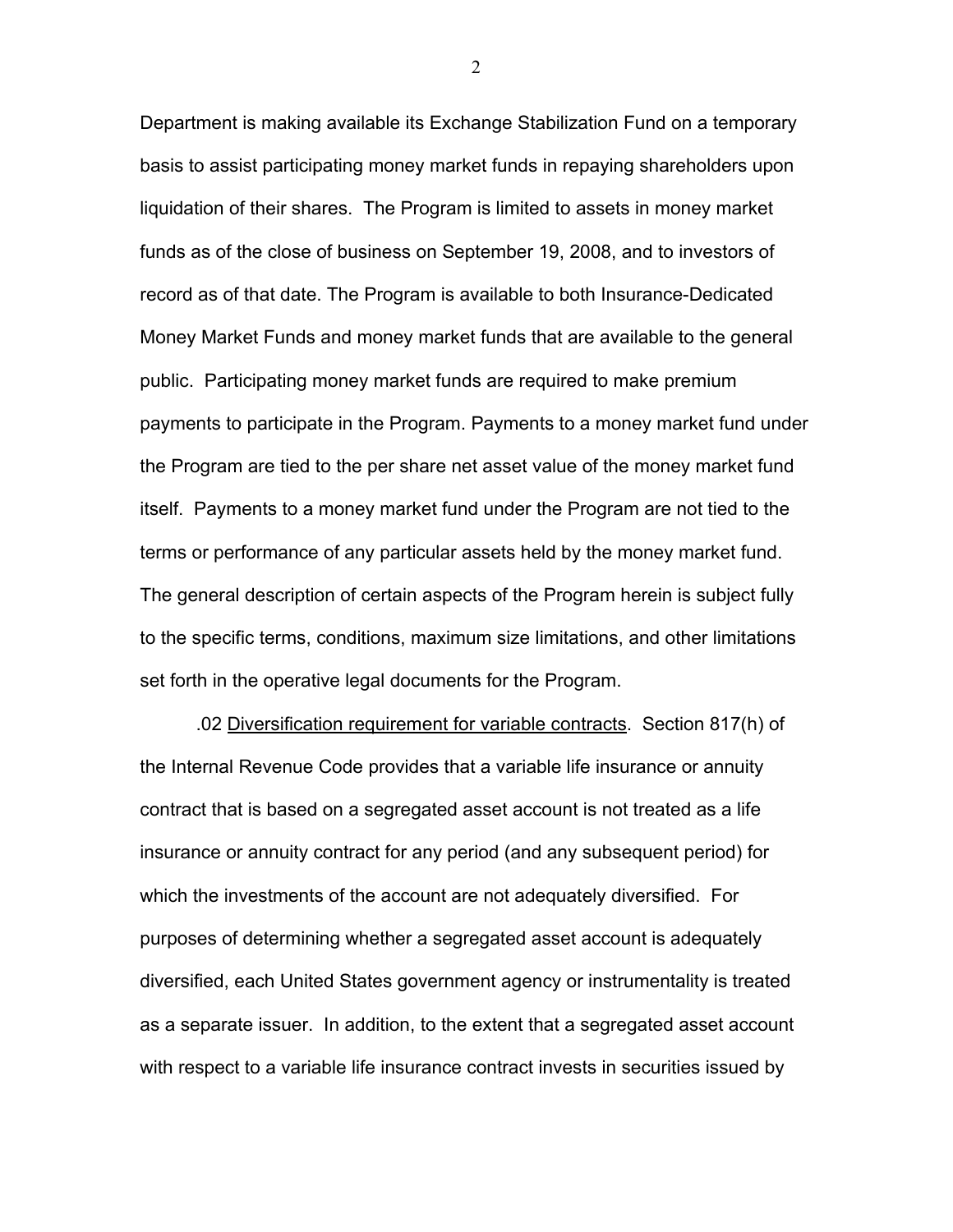the United States Treasury, the investments made by the account are treated as adequately diversified. The rule in the previous sentence does not apply with respect to a variable annuity contract. Section 1.817-5(h)(1) defines "government security" to mean any security that is issued, guaranteed or insured by the United States or any instrumentality.

 .03 Investor control. The holder of a variable contract may be treated as an owner of the assets of a segregated asset account funding that contract if (1) the holder exercises sufficient control over the assets to be deemed the owner; or (2) the assets are not available exclusively through the purchase of a life insurance or annuity contract. See Rev. Rul. 2003-92, 2003-2 C.B. 350; Rev. Rul. 2003-91, 2003-2 C.B. 347; Rev. Rul. 81-225, 1981-2 C.B. 13; Rev. Rul. 80-274, 1980-2 C.B. 27; Rev. Rul. 77-85, 1977-1 C.B. 12.

#### SECTION 3. SCOPE AND APPLICATION

 .01 No Violation of Diversification Requirements; No Assertion of Investor Control. The Treasury Department and the Internal Revenue Service ("IRS") will not assert that participation in the Program by an Insurance-Dedicated Money Market Fund causes a violation of the diversification requirements of § 817(h) in the case of a segregated asset account that invests in the Insurance-Dedicated Money Market Fund. In addition, the Treasury Department and the IRS will not assert that such a fund's participation in the Program causes the holder of a variable contract supported by a segregated asset account that invests in the fund to be treated as an owner of the fund.

.02 No Inferences on Law. This Notice provides administrative relief in

3